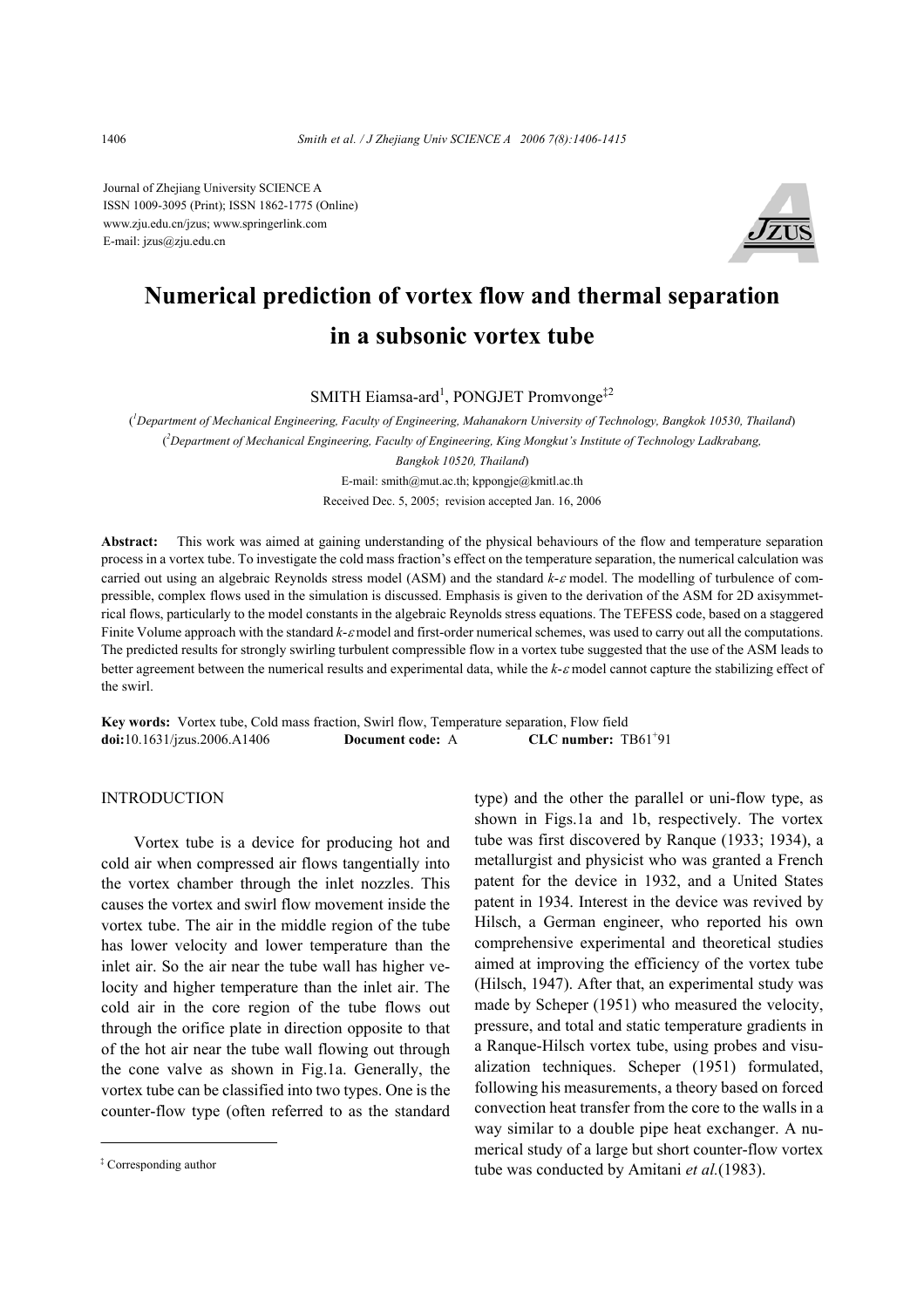

**Fig.1 Basic operation of vortex tubes. (a) Ranque-Hilsch standard vortex tube or counter-flow vortex tube; (b) Uni-flow or parallel flow vortex tube**

Stephan *et al*.(1984) formulated a general mathematical expression for the energy separation process but this could not be solved because of the complicated system of equations, which led, however, to a similarity relation for the prediction of the cold gas temperature that agreed with the similarity relation obtained by the dimensional analysis (Stephan *et al*., 1983). Nash (1991) analysed the thermodynamics of vortex expansion and evaluated the design limitations of vortex tubes to improve the tube design and carried out experiments with the improved designs, including applications in both high and low temperature cryogenic refrigeration systems.

Ahlborn *et al*.(1994) developed a two-component model to determine the limits of the increase and decrease in temperature within the standard vortex tube. They showed that experimental data with air as working fluid were within the calculated limits and that the flow inside the tube was always subsonic. Frohlingsdorf and Unger (1999) studied the phenomena of velocity and energy separation inside the vortex tube using CFX commercial code with the *k*-<sup>ε</sup> model. Promvonge (1999) used a mathematical model for simulating a strongly swirling flow in a uni-flow vortex tube. Promvonge and Eiamsa-ard (2004) experimentally studied the energy separation in a vortex tube with a small entrance. In their experimental results, the use of small entrance could help increase the cold air temperature drop and improve the vortex tube efficiency in comparison with that of original tangential inlet nozzles. Behera *et al*.(2005) investigated the effect of different types of nozzle profiles, and number of nozzles, on temperature separation in the counter-flow vortex tube by computational fluid dynamics and experimental study. Vortex tube numerical modelling was carried out with the code system of Star-CD with "Renormalization Group" (RNG) version of *k*-ε model. Aljuwayhel *et al*.(2005) reported the energy separation mechanism and flow phenomena within a counter-flow by using the standard *k*-ε model and the RNG *k*-ε model. They found that the vortex tube flow field can be divided into three regions: hot flow region (flow that will eventually leave through the hot exit), cold flow region (flow that will eventually leave through the cold exit), and re-circulating region (flow that was entrained within the device).

This research is aimed at numerically studying the flow field and temperature separation in a subsonic vortex tube in order to understand the nature of the Ranque-Hilsch effect by using the algebraic Reynolds stress model (ASM) and the standard *k*-<sup>ε</sup> model. The mathematical framework of the present prediction procedure, especially the derivation of Reynolds stresses for compressible flows is introduced. The vortex-tube flow of (Scheper, 1951) is selected in the present study for validation of both the turbulence models.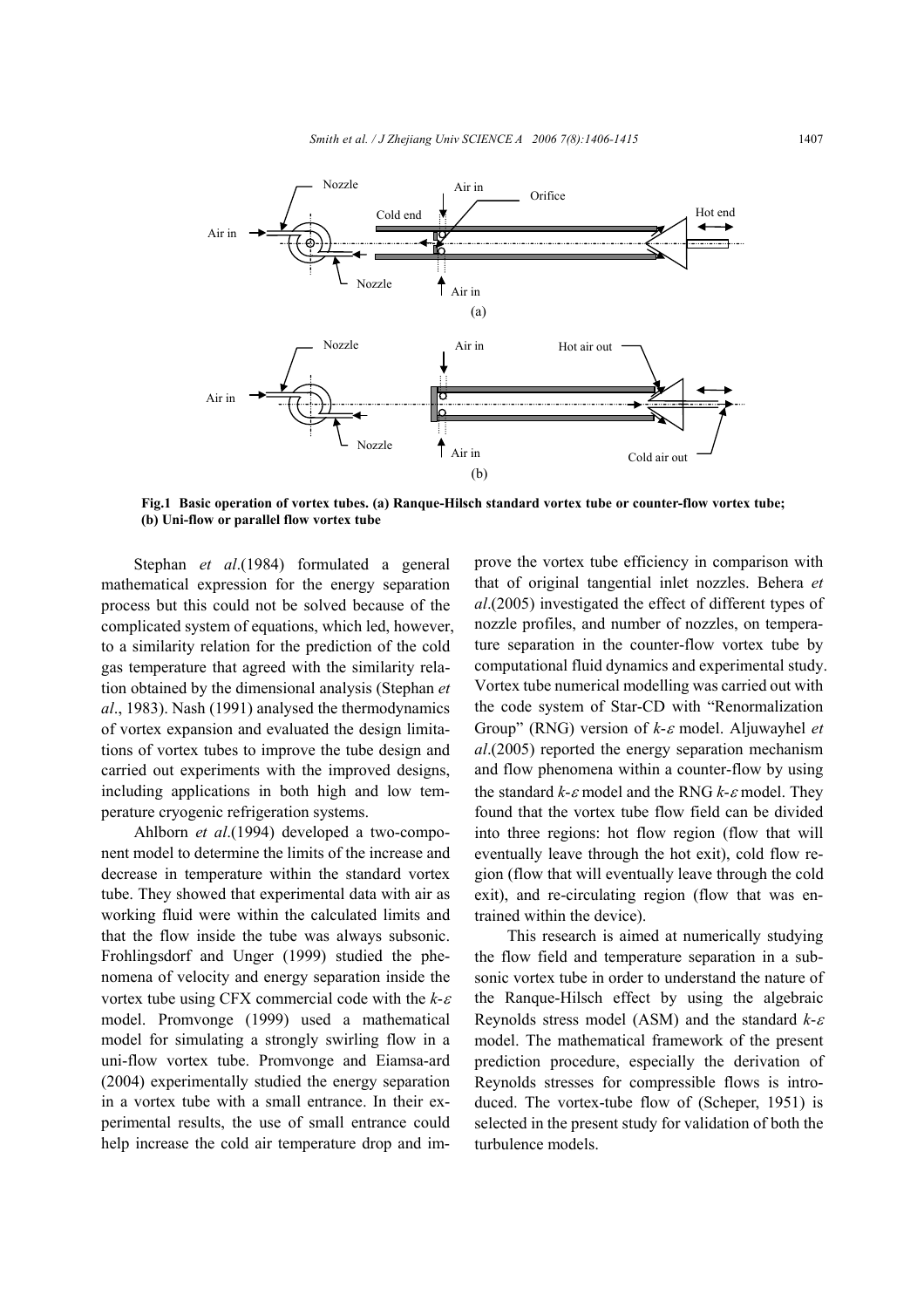# MATHEMATICAL FORMULATION

# **Governing equations**

For steady compressible flows, the Favreaveraged mean equations of motion, the turbulence kinetic energy (TKE) equation, the energy equation and the equation of state in Cartesian tensor notation can be summarized as:

$$
\frac{\partial}{\partial x_i}(\overline{\rho}\tilde{u}_i) = 0, \tag{1}
$$

$$
\frac{\partial(\overline{\rho}\tilde{u}_i\tilde{u}_j)}{\partial x_j} = -\frac{\partial \overline{p}}{\partial x_i} + \frac{\partial}{\partial x_j}(\bar{t}_{ij} + \tau_{ij}),\tag{2}
$$

$$
\frac{\partial}{\partial x_j}(\overline{\rho}\tilde{u}_jk) = \tau_{ij}\frac{\partial \tilde{u}_i}{\partial x_j} - \overline{\rho}\varepsilon - \overline{u_i''}\frac{\partial \overline{p}}{\partial x_i} + \overline{p'}\frac{\partial u_i''}{\partial x_j} + \frac{\partial}{\partial x_j}\left(\overline{t_{ji}u_i''} - \frac{1}{2}\overline{\rho}\overline{u_j''}u_i''u_i'' - \overline{p'u_j''}\right), \quad (3)
$$

$$
\frac{\partial}{\partial x_j}(\overline{\rho}\tilde{u}_j\tilde{E}) = \frac{\partial}{\partial x_j} \left( \overline{t_{ji}u_i'' - \overline{p'u_j''} - \frac{1}{2} \overline{\rho} \overline{u_j''u_i''u_i''}} \right) - \frac{\partial}{\partial x_j} (\overline{q}_{L_j} + \overline{\rho} \overline{u_j''h''}) + \frac{\partial}{\partial x_j} [\tilde{u}_i(\overline{t}_{ij} + \tau_{ij})]
$$

$$
-\frac{\partial}{\partial x_j}(\tilde{u}_j \overline{p}),\tag{4}
$$

$$
\overline{p} = \overline{\rho}R\tilde{T} = (\gamma - 1)(\overline{\rho}\tilde{E} - \overline{\rho}\tilde{u}_i\tilde{u}_i - \overline{\rho}k),
$$
 (5)

where an overbar indicates the mean relative to Reynolds averaging, with a single prime for fluctuation. A tilde and a double prime are corresponding ones for Favre averaging. Also, *xi* are the coordinate directions, and  $\rho$  is density.  $u_i$  are the velocities in the three coordinates directions, *k* defined by  $\overline{\rho}k=$  $\overline{\rho u''_i u''_i}/2 = \overline{\rho u''_i u''_i}/2$  is the turbulence kinetic energy,  $\overline{p}$ is the mean pressure,  $\tilde{E} = C_v \tilde{T} + \tilde{u}_i \tilde{u}_i / 2 + \tilde{u''_i} / 2$  is the mean total energy, and  $\gamma$  is the ratio of specific heats  $(C_p/C_v)$ .  $\overline{q}_L$  is the mean heat flux and the mean viscous stress tensor is approximated as:

$$
\overline{t}_{ij} = \overline{\mu} \left( \frac{\partial u_i}{\partial x_j} + \frac{\partial u_j}{\partial x_i} \right) - \frac{2}{3} \overline{\mu} \frac{\partial u_k}{\partial x_k} \delta_{ij}.
$$
 (6)

Finally,  $\tau_{ij} = -\overline{\rho u_i'' u_j''} = -\overline{\rho u_i'' u_j''}$  is the Favre-averaged Reynolds stress tensor.

The mean conservation equations have resulted in additional terms:  $\tau_{ii}$ ,  $\overline{t_{ii}u''_i}$ ,  $\overline{p'u''_i}$ ,  $\overline{\rho u''_i}\overline{u''_i}$  and  $\overline{\rho u''_i}\overline{u''_i}u''_i/2$ that require modelling. The modelling of some of the unclosed terms in these equations is based on their incompressible models whereas explicit compressible models are required for others. In the present study, two turbulence closure models are used, namely the standard *k*-<sup>ε</sup> model and an algebraic stress model (ASM). The  $k$ - $\varepsilon$  model has already been reviewed in many references such as (Gatski, 1996; Sloan *et al*., 1986; Wilcox, 1993), and it will not be repeated here.

# **Algebraic Reynolds stress model (ASM)**

For simplicity in solving the six Reynolds stresses, Rodi's approximation (Rodi, 1976) is used in this study and the Reynolds stress transport can be expressed in algebraic form as follows:

$$
\frac{D\tau_{ij}}{Dt} - T_{ijk,k} = \frac{\tau_{ij}}{\rho k} \left( \frac{Dk}{Dt} - T_{kk,k} \right). \tag{7}
$$

Substitution of Reynolds and Favre-averaged transport and the TKE equations into Eq.(7) gives the desired algebraic expression for <sup>τ</sup>*ij*:

$$
\frac{\tau_{ij}}{\overline{\rho}k} \left( G - \overline{\rho} \varepsilon - \overline{u_i''} \frac{\partial \overline{p}}{\partial x_i} + \overline{p'} \frac{\partial u_i''}{\partial x_k} \right)
$$
\n
$$
= G_{ij} + \Phi_{ij} - \frac{2}{3} \delta_{ij} \overline{\rho} \varepsilon + \frac{2}{3} \overline{p'} \frac{\partial u_k''}{\partial x_k}
$$
\n
$$
- \overline{u_i''} \frac{\partial \overline{p}}{\partial x_j} - \overline{u_j''} \frac{\partial \overline{p}}{\partial x_i} + \overline{u_i''} \frac{\partial \overline{t_k}}{\partial x_k} + \overline{u_j''} \frac{\partial \overline{t_k}}{\partial x_k},
$$
\n(8)

in which  $G_{ij}$  is local production of Reynolds stress,  $\Phi_{ij}$ is local pressure strain and  $\varepsilon$  is the TKE dissipation rate. The ASM expressions, after modelling of the unclosed terms, with the pressure dilatation  $(\overline{p' \partial u''_k / \partial x_k})$  and the average fluctuating velocity  $(\overline{u''_i})$ terms neglected can thus be written as:

$$
-\tau_{ij} = \overline{\rho u_i' u_j''} = \frac{2}{3} \delta_{ij} \overline{\rho} k + \frac{\lambda k}{\varepsilon} \bigg( G_{ij} - \frac{2}{3} \delta_{ij} G - \beta A_{ij} \bigg), (9)
$$

where the empirical constants  $\lambda$  and  $\beta$ , introduced to represent the effect of fluid swirling on gas turbulence, were found to be 0.135 and between 0.0 and 2.2, respectively. The above implicit ASM expressions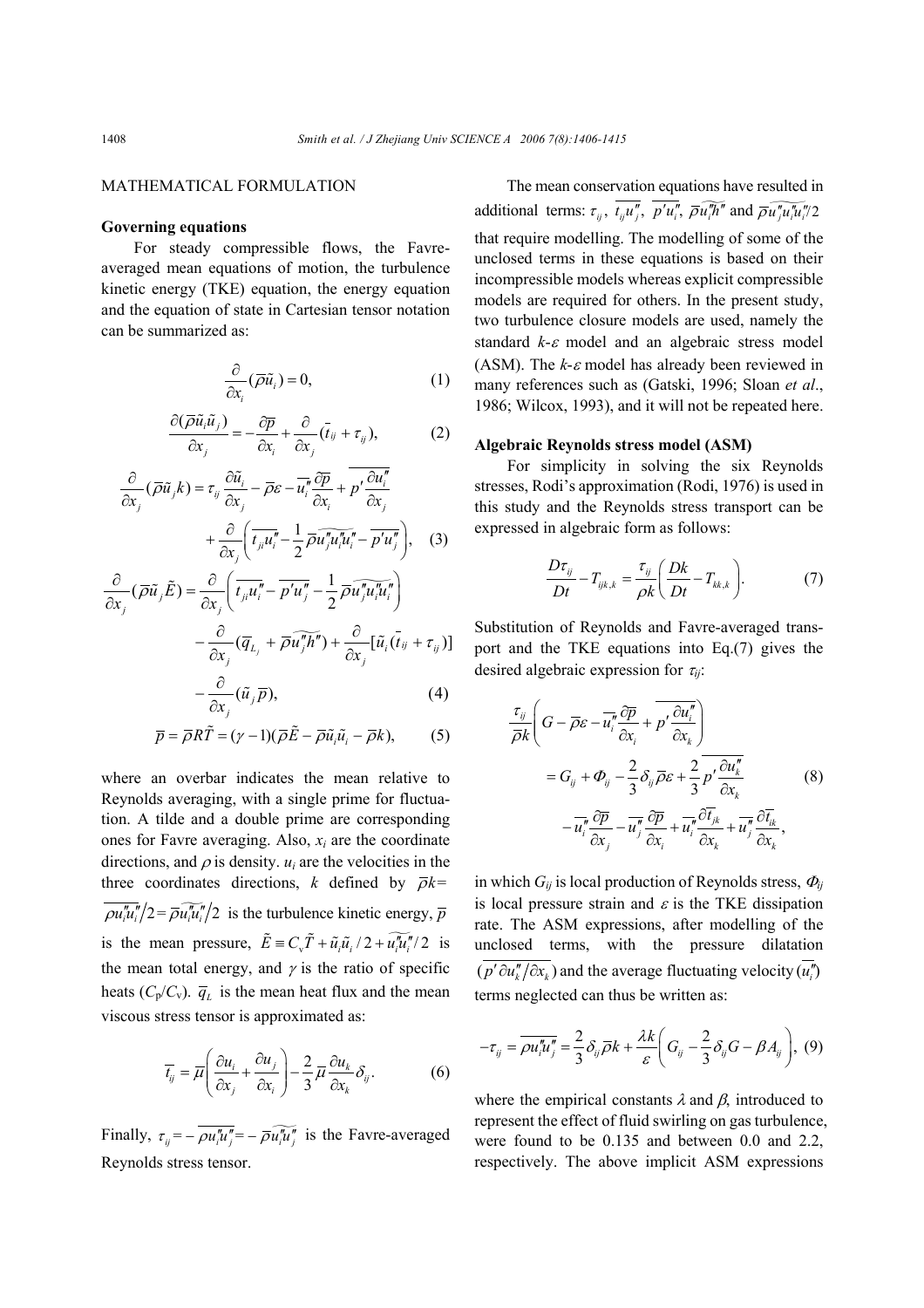can be simplified to obtain an explicit set for easy solution as proposed by Zhang *et al*.(1992) and Nieh and Zhang (1992) for application to a strongly swirling flow. The original algebraic equations of Eq.(9) can therefore be simplified in an explicit form as follows:

$$
\overline{\rho u''v''} = -\mu_{t,vr} \frac{\partial \tilde{u}}{\partial r},
$$
\n
$$
\overline{\rho v''w''} = -\mu_{t,ref} r \frac{\partial}{\partial r} \left( \frac{\tilde{w}}{r} \right),
$$
\n
$$
\overline{\rho u''w''} = -\lambda \frac{k}{\varepsilon} \left[ \left( \frac{\partial \tilde{w}}{\partial r} + \beta \frac{\tilde{w}}{r} \right) \overline{\rho u''v''} + \frac{\partial \tilde{u}}{\partial r} \overline{\rho v''w''} \right]
$$
\n
$$
- \lambda \frac{k}{\varepsilon} \overline{\rho u''u''} \frac{\partial \tilde{w}}{\partial x},
$$
\n
$$
\overline{\rho u''u''} = \frac{2}{3} \overline{\rho}k + \frac{2}{3} \lambda \frac{k}{\varepsilon} \left[ -2 \frac{\partial \tilde{u}}{\partial r} \overline{\rho u''v''} + r \frac{\partial}{\partial r} \left( \frac{\tilde{w}}{r} \right) \overline{\rho v''w''} \right],
$$
\n
$$
\overline{\rho v''v''} = \frac{2}{3} \overline{\rho}k + \frac{2}{3} \lambda \frac{k}{\varepsilon} \left\{ \frac{\partial \tilde{u}}{\partial r} \overline{\rho u''v''} + \left[ \frac{\partial \tilde{w}}{\partial r} + (2 + 3\beta) \frac{\tilde{w}}{r} \right] \right\}.
$$
\n
$$
\overline{\rho v''w''},
$$
\n
$$
\overline{\rho w''w''} = \frac{2}{3} \overline{\rho}k + \frac{2}{3} \lambda \frac{k}{\varepsilon} \left\{ \frac{\partial \tilde{u}}{\partial r} \overline{\rho u''v''} - \left[ 2 \frac{\partial \tilde{w}}{\partial r} + (1 + 3\beta) \frac{\tilde{w}}{r} \right] \right\}.
$$
\n
$$
\overline{\rho v''w''},
$$

in which

$$
\mu_{t,xr} = \frac{b_1 - a_1 b_2 r \frac{\partial}{\partial r} \left(\frac{\tilde{w}}{r}\right)}{1 - a_1 a_2 \frac{\partial \tilde{u}}{\partial r} r \frac{\partial}{\partial r} \left(\frac{\tilde{w}}{r}\right)},
$$
(11)

$$
\mu_{t,r\theta} = \frac{b_2 - a_2 b_1 \frac{\partial \tilde{u}}{\partial r}}{1 - a_1 a_2 \frac{\partial \tilde{u}}{\partial r} r \frac{\partial}{\partial r} \left(\frac{\tilde{w}}{r}\right)},\tag{12}
$$

where

$$
a_1 = \frac{\left(\lambda \frac{k}{\varepsilon}\right)^2 \left[\left(\frac{7}{3} + 3\beta\right) \frac{\tilde{w}}{r} + \frac{2}{3} \frac{\partial \tilde{w}}{\partial r}\right]}{1 + \left(\lambda \frac{k}{\varepsilon}\right)^2 \left[\frac{2}{3} \left(\frac{\partial \tilde{u}}{\partial r}\right)^2 + (1 + \beta) \frac{\tilde{w}}{r} \frac{\partial \tilde{w}}{\partial r} + A \left(\frac{\tilde{w}}{r}\right)^2\right]},
$$

$$
a_2 = \frac{\frac{2}{3} \left(\lambda \frac{k}{\varepsilon}\right)^2 \frac{\partial \tilde{u}}{\partial r}}{1 + \frac{2}{3} \left(\lambda \frac{k}{\varepsilon}\right)^2 \left[\left(\frac{\partial \tilde{w}}{\partial r}\right)^2 + (4 + 6\beta) \frac{\tilde{w}}{r} \frac{\partial \tilde{w}}{\partial r} + B \left(\frac{\tilde{w}}{r}\right)^2\right]},
$$

$$
b_1 = \frac{\frac{2}{3} \left( \lambda \overline{\rho} \frac{k^2}{\varepsilon} \right)}{1 + \left( \lambda \frac{k}{\varepsilon} \right)^2 \left[ \frac{2}{3} \left( \frac{\partial \tilde{u}}{\partial r} \right)^2 + (1 + \beta) \frac{\tilde{w}}{r} \frac{\partial \tilde{w}}{\partial r} + A \left( \frac{\tilde{w}}{r} \right)^2 \right]},
$$
  

$$
b_2 = \frac{\frac{2}{3} \left( \lambda \overline{\rho} \frac{k^2}{\varepsilon} \right)}{1 + \frac{2}{3} \left( \lambda \frac{k}{\varepsilon} \right)^2 \left[ \left( \frac{\partial \tilde{w}}{\partial r} \right)^2 + (4 + 6 \beta) \frac{\tilde{w}}{r} \frac{\partial \tilde{w}}{\partial r} + B \left( \frac{\tilde{w}}{r} \right)^2 \right]},
$$

where

(10)

$$
A = (1 + \beta)\beta, B = (1 + 6\beta + 6\beta^2).
$$

The above ASM for 2D steady compressible flows were formulated and incorporated in an existing TEFESS code developed by Pun (1992).

#### **Common form for the equations**

All the governing partial differential equations can be re-organised and expressed in a standard form that includes the convection, diffusion, and source terms for 2D axisymmetric flows as follows:

$$
\frac{\partial}{\partial x} (\overline{\rho} \tilde{u} \phi) + \frac{1}{r} \frac{\partial}{\partial r} (r \overline{\rho} \tilde{v} \phi) - \frac{\partial}{\partial x} \left( \Gamma_{\phi x} \frac{\partial \phi}{\partial x} \right) \n- \frac{1}{r} \frac{\partial}{\partial r} \left( r \Gamma_{\phi r} \frac{\partial \phi}{\partial r} \right) = S_{\phi},
$$
\n(13)

where  $\phi$ ,  $\Gamma_{\phi x}$ ,  $\Gamma_{\phi r}$  and  $S_{\phi}$  represent the generalised variables, the exchange coefficients in *x* and *r* directions and the source terms, respectively.

# **Solution procedure**

In the present computation the Favre-averaged Navier-Stokes equations, Eqs.(1) and (2); the TKE equation, Eq. $(3)$ ; the energy equation, Eq. $(4)$ ; the equation of state, Eq.(5); the TKE dissipation rate equation, are solved numerically by a control-volume finite-difference method (Patankar, 1980) together with the turbulence model equations, Eq.(10) for the ASM. The SIMPLE algorithm is utilised for pressurevelocity de-coupling and iteration. The discretization of the governing equations is accomplished by means of the upwind scheme and the source term linearisation is accomplished on a staggered grid cell. The underrelaxation iterative TDMA line-by-line sweeping technique is used for solving the resultant finite-difference equations. Due to the highly non-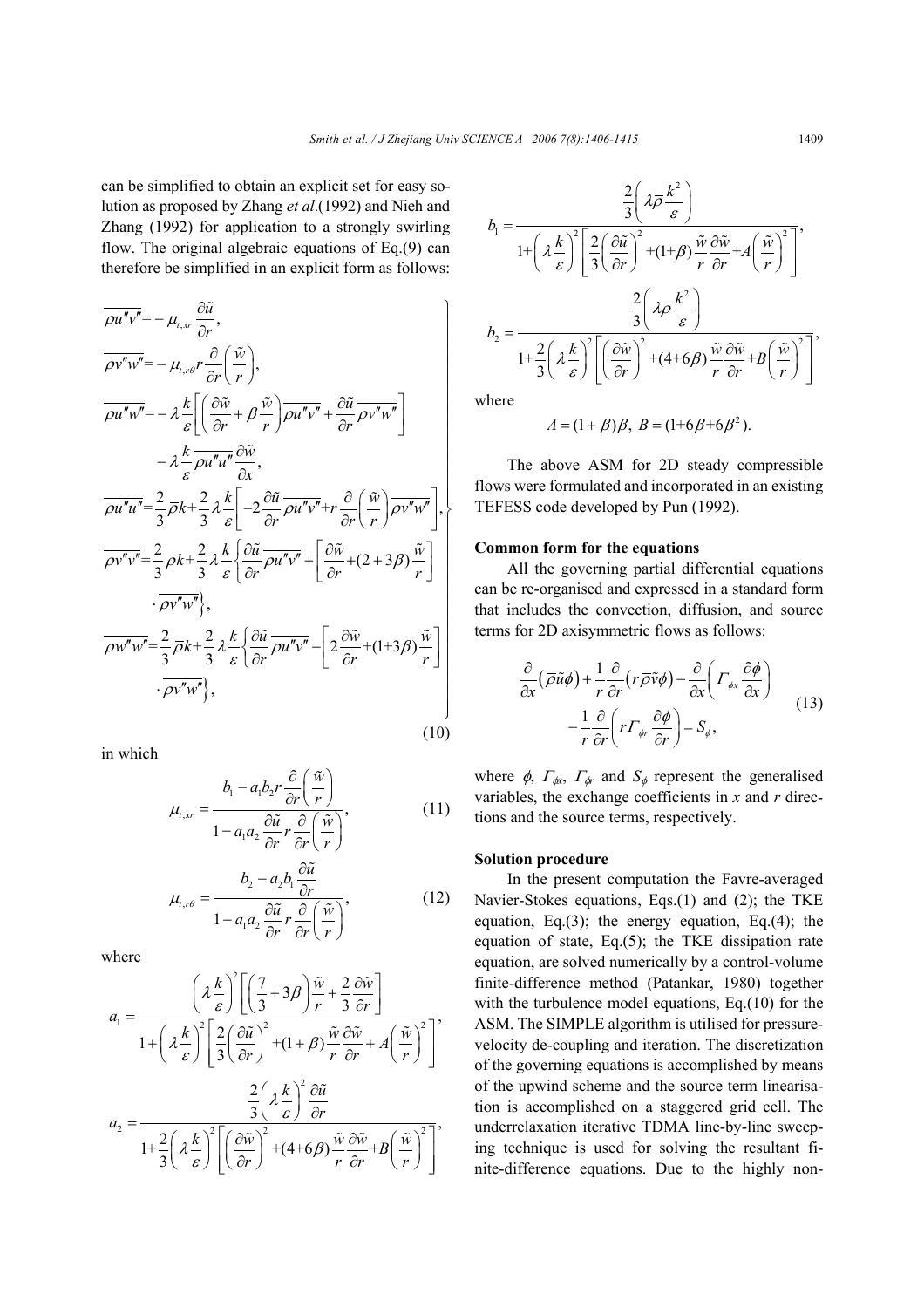linear and coupling features of the governing equations for swirling flows, lower underrelaxation factors ranging from 0.001 to 0.2 were chosen for the three velocity components to ensure the stability and convergence of the iterative calculation. The wall function is used at the grid nodes along the walls.

# VORTEX TUBE OF (SCHEPER, 1951)

This case was designed to examine the flow characteristics and energy separation effect in a vortex tube for three values of the cold mass flow ratio  $(\dot{m}_c / \dot{m}_{in})$ , namely, 0.0, 0.26 and 0.78. Scheper (1951)'s measurements were made in a lucite tube with inside diameter of 0.0381 m and length of 0.9144 m. The air entered the tube tangentially through a single 0.00635 m diameter inlet nozzle and left the tube through both a cone-shaped hot valve and a 0.0127 m diameter cold orifice. Experimental profiles of total velocity, static temperature and total temperature were obtained at a single axial station,  $x/D_0$ = 2, for cold mass ratios 0.0 and 0.78 and at three axial stations,  $x/D_0=2.0$ , 3.6 and 16.93, for cold mass ratio 0.26, with the nozzle supply pressure  $p_0=2$  atm (abs.). Details of the tube geometry and fluid properties for the case are summarised in Table 1. Unfortunately, the mass flow rate and pressure profiles are not

|  | Table 1 Data on vortex flow measured by Scheper (1951) |  |  |  |
|--|--------------------------------------------------------|--|--|--|
|  |                                                        |  |  |  |

| Parameter                                | Value              |  |  |  |  |  |
|------------------------------------------|--------------------|--|--|--|--|--|
| Tube characteristics (hot tube only)     |                    |  |  |  |  |  |
| Tube length, $L(m)$                      | 0.9144             |  |  |  |  |  |
| Tube diameter, $D_0$ (m)                 | 0.0381             |  |  |  |  |  |
| No. of Nozzle                            | 1                  |  |  |  |  |  |
| Nozzle diameter, $d_n(m)$                | 0.00635            |  |  |  |  |  |
| Cold orifice diameter, $d_c$ (m)         | 0.0127             |  |  |  |  |  |
| Discharge hole                           |                    |  |  |  |  |  |
| $L/D_0$ ratio                            | 24                 |  |  |  |  |  |
| Inlet fluid properties                   |                    |  |  |  |  |  |
| Fluid                                    | Air                |  |  |  |  |  |
| Temperature, $T_{\text{in}}$ (K)         | 290.95             |  |  |  |  |  |
| Pressure before nozzle, $p_0$ (Pa)(gage) | $1.01 \times 10^5$ |  |  |  |  |  |
| Flow conditions                          |                    |  |  |  |  |  |
| Mass flow rate $\dot{m}_{in}$ (kg/s)     | 0.04265            |  |  |  |  |  |
|                                          | 0.                 |  |  |  |  |  |
| Cold mass flow $\dot{m}_c$ (kg/s)        | 0.01108,           |  |  |  |  |  |
|                                          | 0.03327            |  |  |  |  |  |
|                                          | 0.04265,           |  |  |  |  |  |
| Hot mass flow $\dot{m}_h$ (kg/s)         | 0.03157,           |  |  |  |  |  |
|                                          | 0.00938            |  |  |  |  |  |

available and the single measured profile provided is not sufficient for an extrapolation procedure. Data were assumed for this case. For example, pressure at the discharge valve exit was assumed to be equal to atmospheric pressure and used as a reference pressure for the three cold mass flow ratios shown in Table 2. The mass flow rate was estimated from the relations among the supply pressure  $(p_0)$ , the nozzle area  $(A_n)$ and the mass flow rate  $(\dot{m}_{in})$  as suggested by Hilsch (1947).

**Table 2 Input data measured by Scheper (1951)** 

|     |     |     | $V_{n}$ (m/s) $w_{n}$ (m/s) $v_{n}$ (m/s) $\rho_{n}$ (kg/m <sup>3</sup> ) $T_{n}$ (K) $l_{s}$ (m) |              |  |
|-----|-----|-----|---------------------------------------------------------------------------------------------------|--------------|--|
| 230 | 200 | 76. | 1.55.                                                                                             | 290.95 0.001 |  |

Calculations using the inlet assumed data described above with both the standard *k*-ε model and the ASM were first carried out for the zero cold mass flow rate ratio. A slight adjustment of the assumed inlet velocities and mass flow rate was made in order to make the predicted results conform closer to experimental profiles. The adjusted inlet data of the zero cold mass flow ratio case were then applied to the other cold mass flow rate ratios and presented in Table 1.

#### BOUNDARY CONDITIONS

The calculated mean quantities were compared with available measurements at selected stations. Basic assumptions for all the computations of the particular vortex-tube flows were made as follows: 2D axisymmetrical, subsonic flow inside the vortex tube, uniform flow properties at the inlet and ideal gas. Since the system is assumed to be an axisymmetric flow, only half of the flow domain needs to be considered throughout and special treatment for the flow at the inlet must be made for the computations. At the inlet, a circumferential slot is assumed instead of the actual inlet nozzle. For simplicity in the present computation the cone-shaped valve used as a discharge valve at the exit is replaced with a block valve. In addition, owing to lack of wall temperature information, the influences of the wall temperature on the predictions were investigated. Because of the complex geometry of the flow, data for boundary conditions should be carefully considered in order to make computations realistic. Details of data for the vortex-tube flows are given below.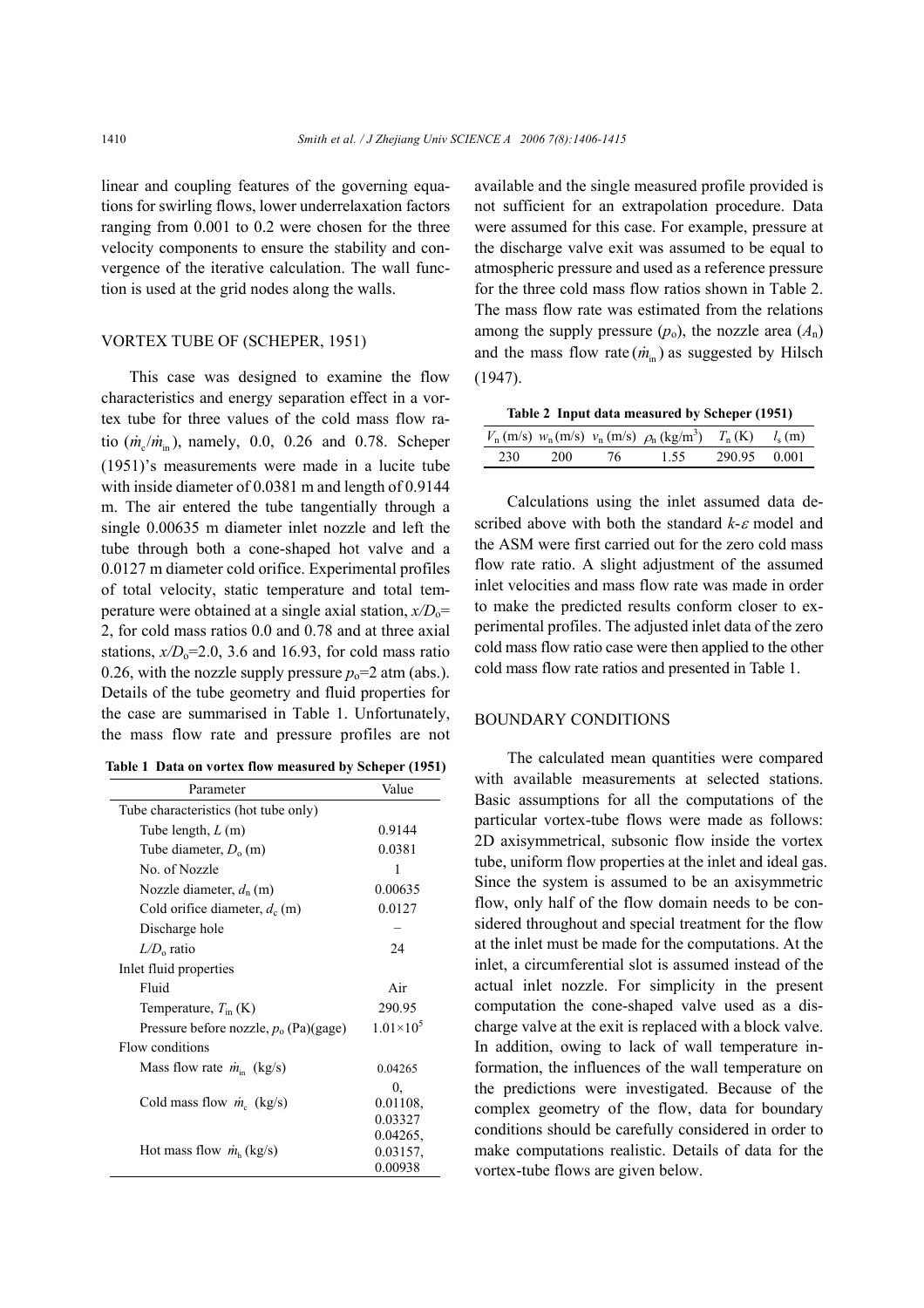#### **Inlet**

Properties at the inlet are usually obtained from experimental data, analysis, or estimation. It is very rare that all the boundary conditions required are available from experiment. Quantities of primary importance here are the velocity components normal and tangential to the inlet. In axisymmetric flows, the swirl component must also be known. The counterflow vortex-tube type generally has an entrance block with an orifice and a control valve. Compressed gas enters the vortex tube tangentially through one or more nozzles. Most experiments provide inlet data such as pressure  $p_0$ , temperature  $T_0$  and mass flow rate just before the nozzle. Unfortunately, they cannot be used as input data for computations which need the data at the nozzle exit stage. Little is known about the static pressure  $p_n$ , temperature  $T_{in}$ , and velocity  $V_n$ , at the nozzle outlet. Those values may be obtained by extrapolation from their experimental profiles inside the tube to the nozzle exit location. Thus, this practice is adopted for the velocities; the total temperature at the nozzle exit is obtained by assuming an adiabatic nozzle, so that the total energy is conserved throughout the nozzle. Note that the static pressure values inside the flow field are calculated relative to the value at a reference point, for which measurement is available. Density at the inlet is calculated from the continuity equation:

$$
\rho_{\rm n} = \frac{\dot{m}_{\rm in}}{A_{\rm n} V_{\rm n}},\tag{14}
$$

where  $A_n$ ,  $\rho_n$  and  $V_n$  are the total area, density and average velocity at the nozzle exit respectively and  $\dot{m}_{in}$  represents the total air mass flow rate. However, in the case where the total mass flow rate is not available but the static pressure and the static temperature profiles inside the tube are provided, the equation of state is used to estimate the density at the inlet  $(\rho_n = p_s/(RT_s))$ , the inlet static pressure and temperature used in the equation being obtained by extrapolation from the experimental profiles.

For axisymmetric flow, a circumferentrial slot at the inlet is used instead of the nozzle(s). The equivalent width of the slot, *l*s, is calculated from the conservation of mass with the relation below:

$$
l_{\rm s} = \frac{\dot{m}_{\rm in}}{\pi D_{\rm o} \rho_{\rm n} v_{\rm n}},\tag{15}
$$

where  $l_s$ ,  $D_0$  and  $v_n$  are the slot width, the vortex-tube diameter and the inlet radial velocity respectively (Fig.2), where

$$
v_{n} = \sqrt{V_{n}^{2} - w_{n}^{2}}, \qquad (16)
$$

in which  $w_n$  is the tangential velocity at the inlet. The values of  $V_n$  and  $w_n$  in the present computations were obtained by extrapolation from experimental measurements. The dynamic viscosity generally is a function of the temperature. However, in the present computations, it is assumed to be uniform throughout (equal to  $\mu$  at the inlet temperature) because the temperature change in the vortex tube is not large.



**Fig.2 Inlet properties of the vortex tube**

# **Wall**

All the measurements selected were given without reference to the environment of the tube and it is believed that invariably the tube was exposed without insulation to the ambient temperature during the experimental investigation. Since the vortex tubes were made of plexiglas or lucite whose properties offered some insulation, the correct wall temperature should lie between the adiabatic wall and constant ambient temperatures. In the present computations, the temperature measured near the wall at all locations differed from the ambient temperature and an adiabatic wall condition was, therefore, applied.

## **Outlet**

As mentioned earlier, the cone-shaped valve used as a discharge control at the exit was replaced with a block valve for counter-flow vortex-tube type. There are two exits involved, one for the cold air was treated with the conventional setting of zero gradient of variables while the other, the discharge valve, with the prescription of flat axial velocity profile at the hot tube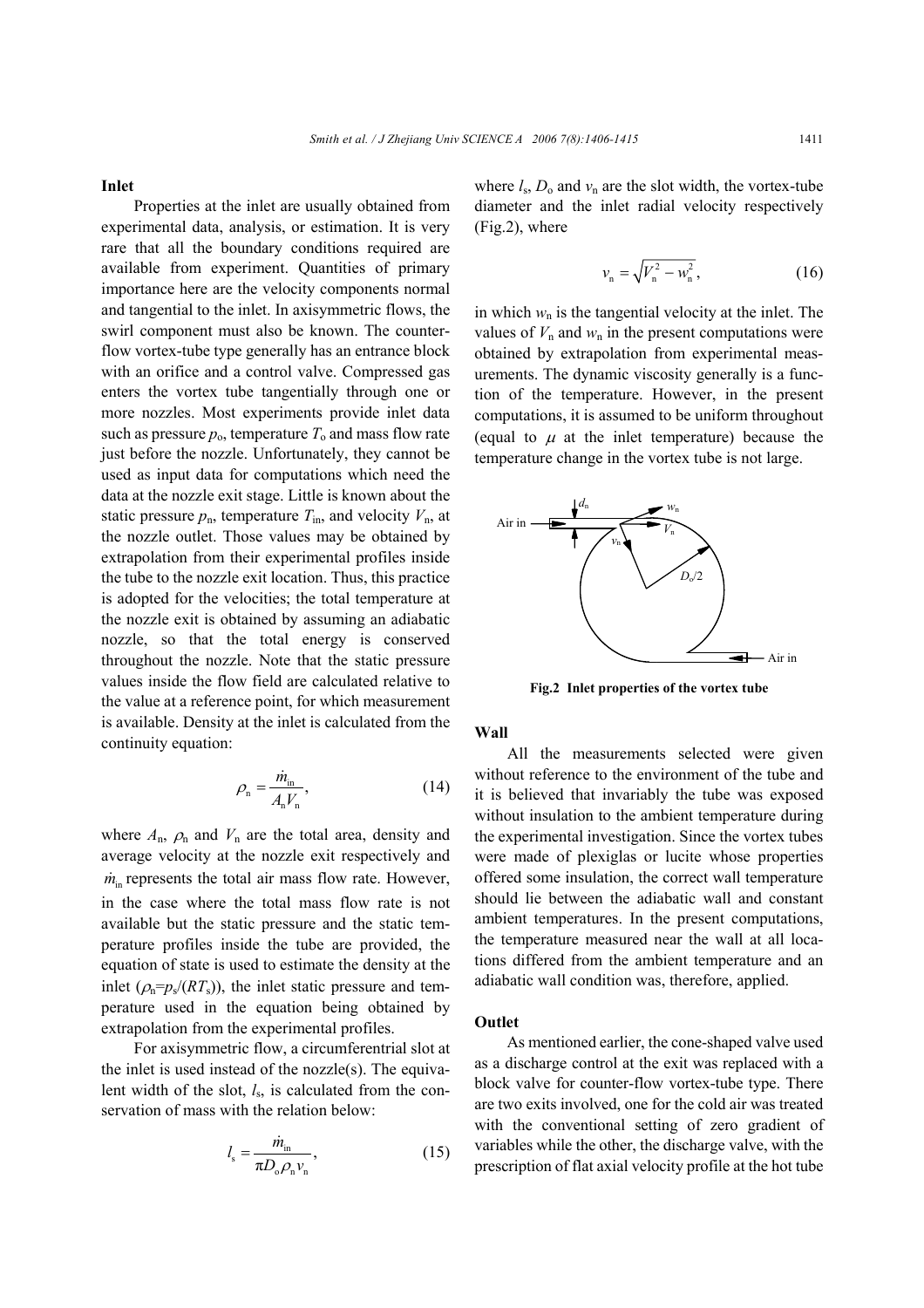outlet. The prescribed flat axial velocity profile at the hot tube exit was used to control the mass rate of flow through the discharge valve. Therefore, the value of the profile depends on the cold mass flow rate ratio needed. The preliminary test in the present study to investigate the sensitivity of solutions to exit boundary conditions with a block valve and a fully open valve showed that the predictions with both the turbulence models were insensitive to the exit conditions.

# RESULTS AND DISCUSSION

Numerical computations were performed on a  $60\times25$  grid for the zero cold mass flow rate ratio and on an  $80\times25$  grid with non-uniform distributions for cold mass flow rate ratios of 0.26 and 0.78. A test was conducted showing that grid-independence solutions were achieved with both the grids. A first-order numerical scheme, the upwind, was used.

# **Flow field**

Figs.3a~3c compare the predicted total velocity profiles using the *k*-<sup>ε</sup> model and the ASM with experimental data for the cold mass flow rate ratios of 0.0, 0.26 and 0.78 respectively. It was found that results with the  $k$ - $\varepsilon$  model show the decay to a solidbody type shape for all the cold mass flow rate ratios, while those of the ASM enable conformity to the measurements quite well. The solutions with both the turbulence models were slightly under-predicted near the tube wall region. In general, the ASM produces solutions better than the *k*-<sup>ε</sup> model results.

# **Temperature field**

Zero cold mass flow rate ratio: Figs.4a and 4b show the axial variations of total temperature at locations  $r/R = 0.1667$  and 0.8333, respectively, using both the turbulence models for the zero cold mass flow rate ratio. It is seen that, except in the region near the inlet  $(x/D_0 < 2)$ , the ASM predictions accord very well with the experimental data while the *k*-ε model gives under-predicted results. Overall, the ASM predictions yield closer agreement with the data than those with the  $k$ - $\varepsilon$  model. It is believed that if a 3D flow calculation is used and important data at the inlet are available, the ASM results near the inlet region would improve significantly.



**Fig.3 Comparison of predicted velocity profiles at various cold mass ratios with measurements of (Scheper, 1951)** ( $x/D_0=2$ ). (a)  $m_c/m_{in}=0.0$ ; (b)  $m_c/m_{in}=0.26$ ; (c)  $m_{\rm c}/m_{\rm in}=0.78$ 

It is evident from Fig.5a that predicted radial distributions of static temperature using both the turbulence models are in good agreement with measurements. The ASM results mimic the measured data very well, except for the small region near the wall, while the  $k-\varepsilon$  model gives slightly underpredicted results. For this case, the measurements showed a trend of gradual increase in static tempera-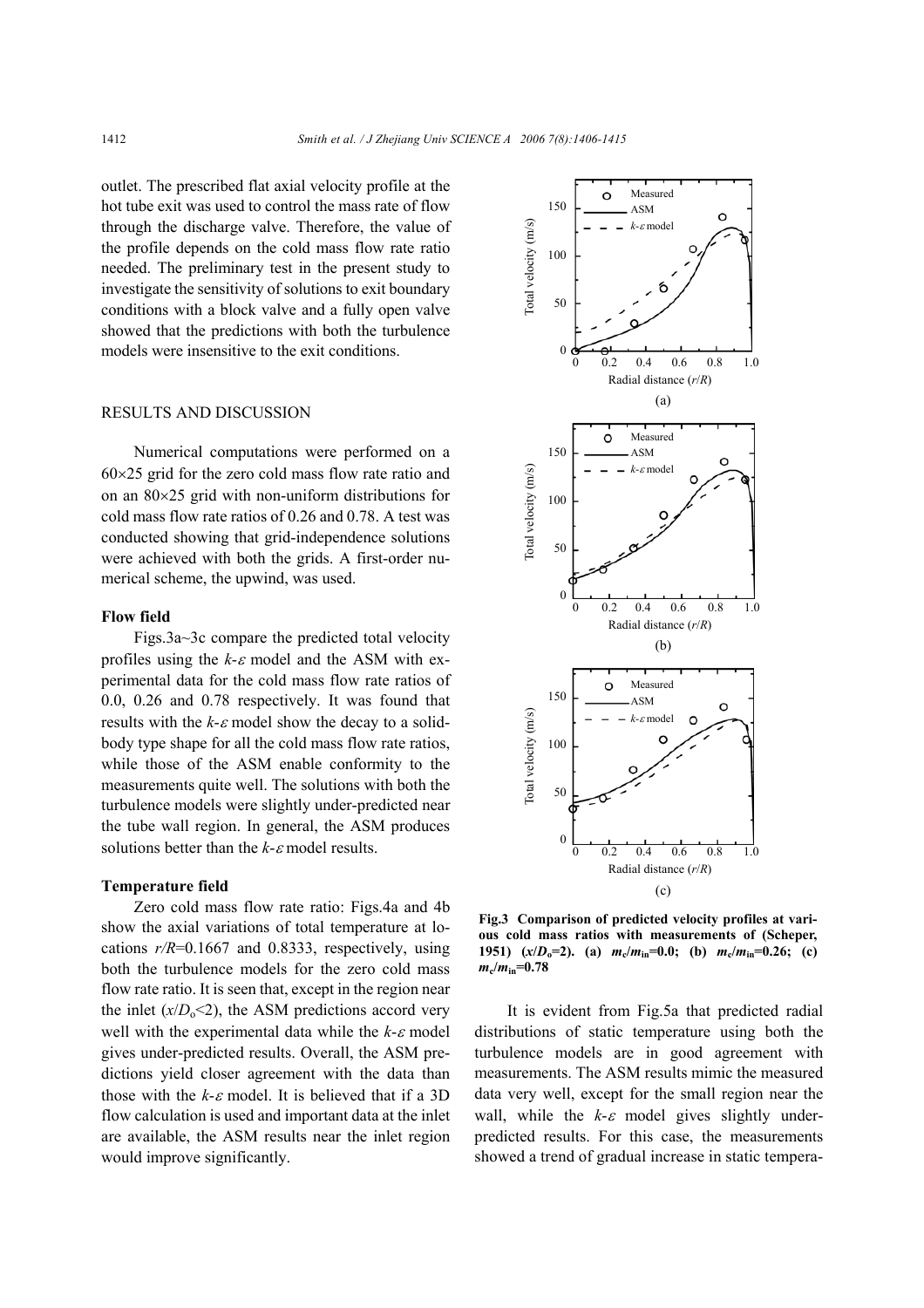

**Fig.4 Axial profiles of predicted total temperature with measurements of (Scheper, 1951) for zero cold mass ratio** ( $m_c/m_{in} = 0.0$ ,  $T_{in} = 17.8$  °C). (a)  $r/R = 0.1667$ ; (b)  $r/R = 0.8333$ 



**Fig.5 Radial profiles of predicted temperature with measurements of (Scheper, 1951) for zero cold mass ratio (***m***c/***m***in=0.0,** *T***in=17.8 °C,** *x***/***D***o=2). (a) Static; (b) Total**

ture in the radially inward direction in the core region. The predicted radial profiles of total temperature using the  $k$ - $\varepsilon$  model and the ASM along with the measurements are given in Fig.5b showing that predictions with both the turbulence models are in good agreement with the experimental data. The lowest temperature in the tube core is well predicted with the ASM but slightly under-predicted with the *k*-ε model. The peak values near the tube wall are slightly over-predicted with both the turbulence models.

Cold mass flow rate ratio of 0.78: Figs.6a and 6b compare, respectively, the calculated radial profiles of static and total temperatures using the *k*-ε model and the ASM with the measurements for the cold mass flow rate ratio of 0.78. Comparisons were made only at the station  $x/D_0=2$  where the experimental data are available. Fig.6b suggests that the ASM predictions are in good agreement with the measured data whereas

the *k*-ε model yields under-predicted results. The minimum and peak values of total temperature with the ASM are well predicted. For the static temperature profiles, although results with both the turbulence models are under-predicted, their trends follow the measurements very well. Further consideration revealed that the ASM results, compared to *k*-<sup>ε</sup> model results, are in closer agreement with the experimental data.

Cold mass flow rate ratio of 0.26: Figs.7a and 7b compare, respectively, the predicted radial profiles of static and total temperatures using the *k*-ε model and the ASM with the measurements for the cold mass flow rate ratio of 0.26. For this ratio, the experimental data were available at three stations,  $x/D<sub>o</sub>=2.0$ , 3.6 and 16.93. It is seen that for the static temperature profiles, the ASM predictions are in close agreement with the measured data whereas the *k*-ε model under-predicts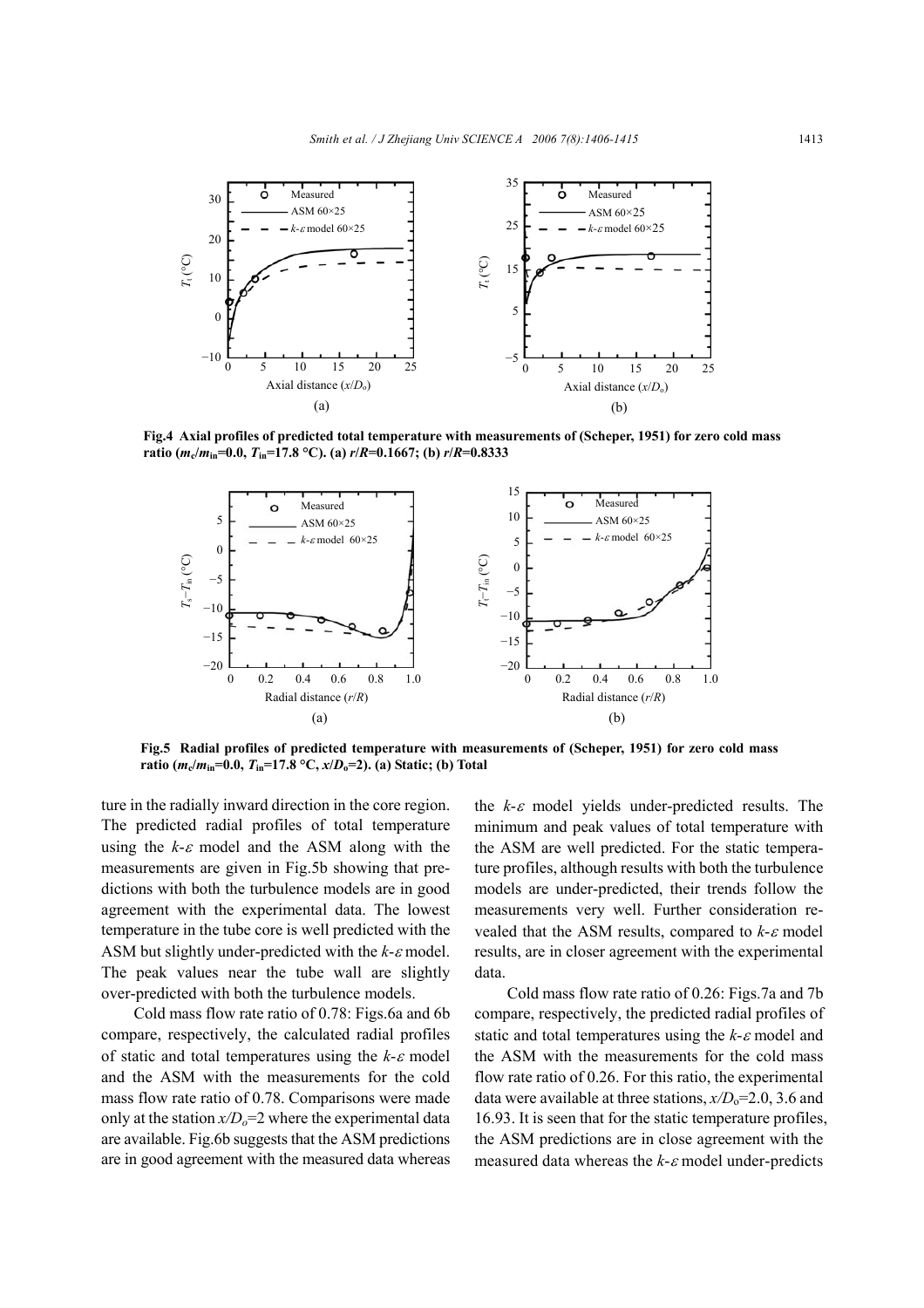

**Fig.6 Comparison of predicted temperature profiles with measurements of (Scheper, 1951) for cold mass** ratio ( $m_c/m_{in} = 0.78$ ,  $x/D_0 = 2$ ,  $T_{in} = 17.8$  °C). (a) Static; (b) Total



**Fig.7 Comparison of predicted temperature profiles with measurements of (Scheper, 1951) for cold mass ratio** ( $m_c/m_{in} = 0.26$ ,  $T_{in} = 17.8$  °C). (a) Static; (b) Total

the results at all the stations. The minimum and peak values of static temperature with the ASM are fairly well-predicted. Again, the trend of the predicted results with both the turbulence models mimics the experimental profiles very well. For the total temperature profiles, it was also found that the ASM results, compared to *k*-<sup>ε</sup> model results, displayed closer agreement with the experimental data at all the stations. The lowest and highest temperatures were well predicted with the ASM but under-predicted with the  $k$ - $\varepsilon$  model for all three stations.

For this calculated results, it is worth noting that the validations for the three cold mass flow ratios are not expected to yield good agreement with measurements because of the lack of important measured data for the inlet boundary condition. The same assumed inlet data set as used in the present computations may be unsuitable for all the cold mass flow ratios. This was, for instance, confirmed by Negm *et al*.(1988) who reported that the mass flow rate in a